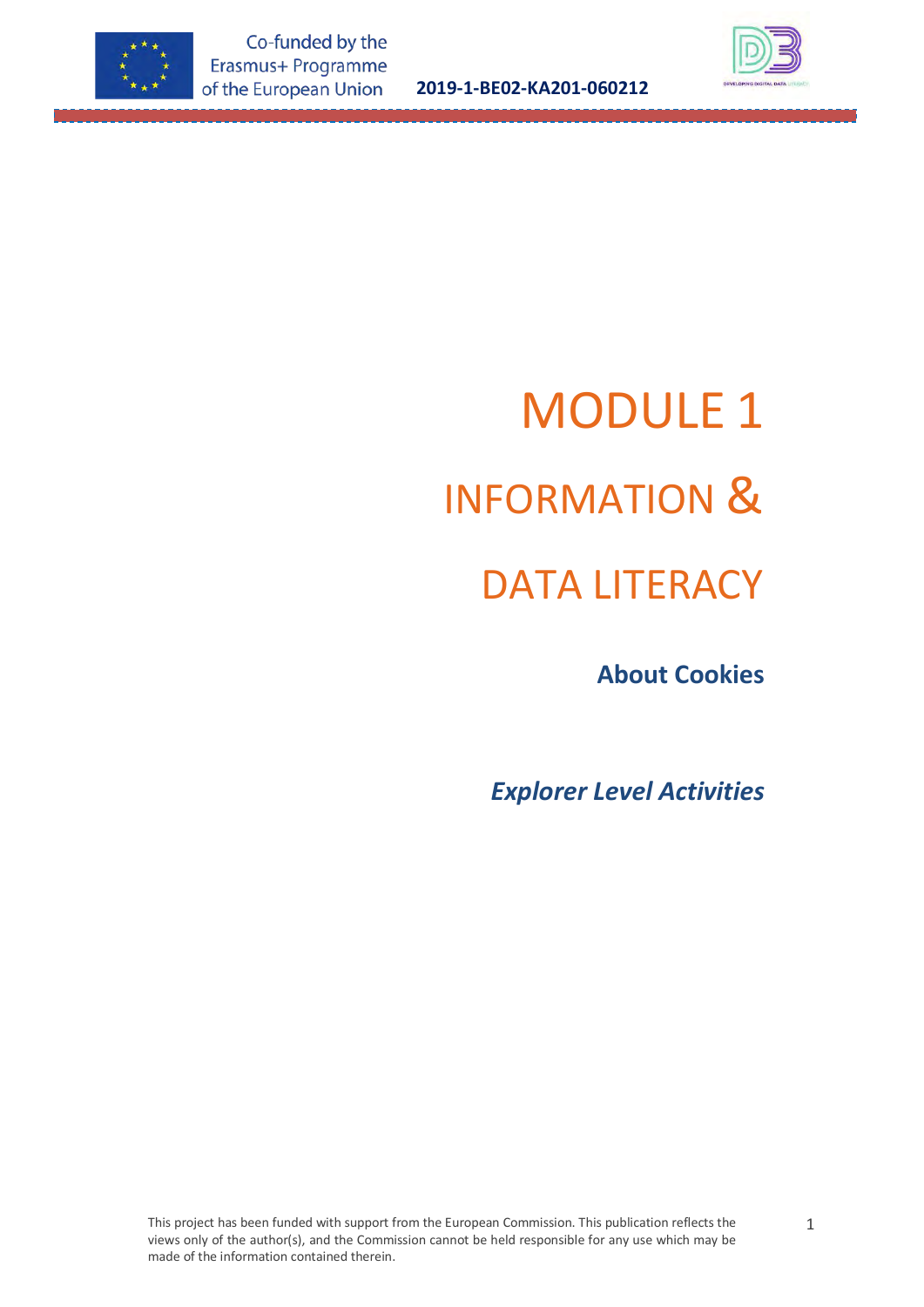



# About cookies

## DESCRIPTION OF THE ACTIVITY

When you navigate the Web, you are exposed to a series of laws and regulations linked to browser cookies. It is fundamental that before accepting them you are aware of what cookies are and how they can influence your activity and privacy online.



**Source[: https://www.pexels.com/it-it/foto/pila-di-biscotti-3252139](https://www.pexels.com/it-it/foto/pila-di-biscotti-3252139/)**

A cookie is a small text file on your hard drive created by the web pages you visit and can be used to identify you to a website. It looks like a sequence of numbers, a series of codes, which is meaningful only to the software creating them. Cookies are meant to track, personalise and save information about your online session (i.e. recognise users' login information and preferences; customise advertising; tracking items previously searched to create shopping carts and suggest similar goods). Cookies create some persistence, informing the server that the requests come from the same computer. They can be compared to getting a ticket for a coat check: you leave your coat at the desk; you receive your ticket identifying you; when you come back, you can take back your coat with your ticket.

Cookies have often been at the centre of discussions about privacy violations, as they may allow data aggregation to track your online activity and contribute to the creation of precise user profiles. According to the EU directive on HTTP, a website can grab information on a visitor only after his/her consent. If you wish to remove your cookies, you can usually choose the options that best meet your needs.

# **Activity - Reflection**

Visit the following resources and list information on the questions below about cookies. You can search on the web for more resources.

- What information can cookies hold? Find more if there are more than those mentioned already.
- Is it obligatory to accept cookies?
- Can cookies be dangerous and how?

This project has been funded with support from the European Commission. This publication reflects the views only of the author(s), and the Commission cannot be held responsible for any use which may be made of the information contained therein.